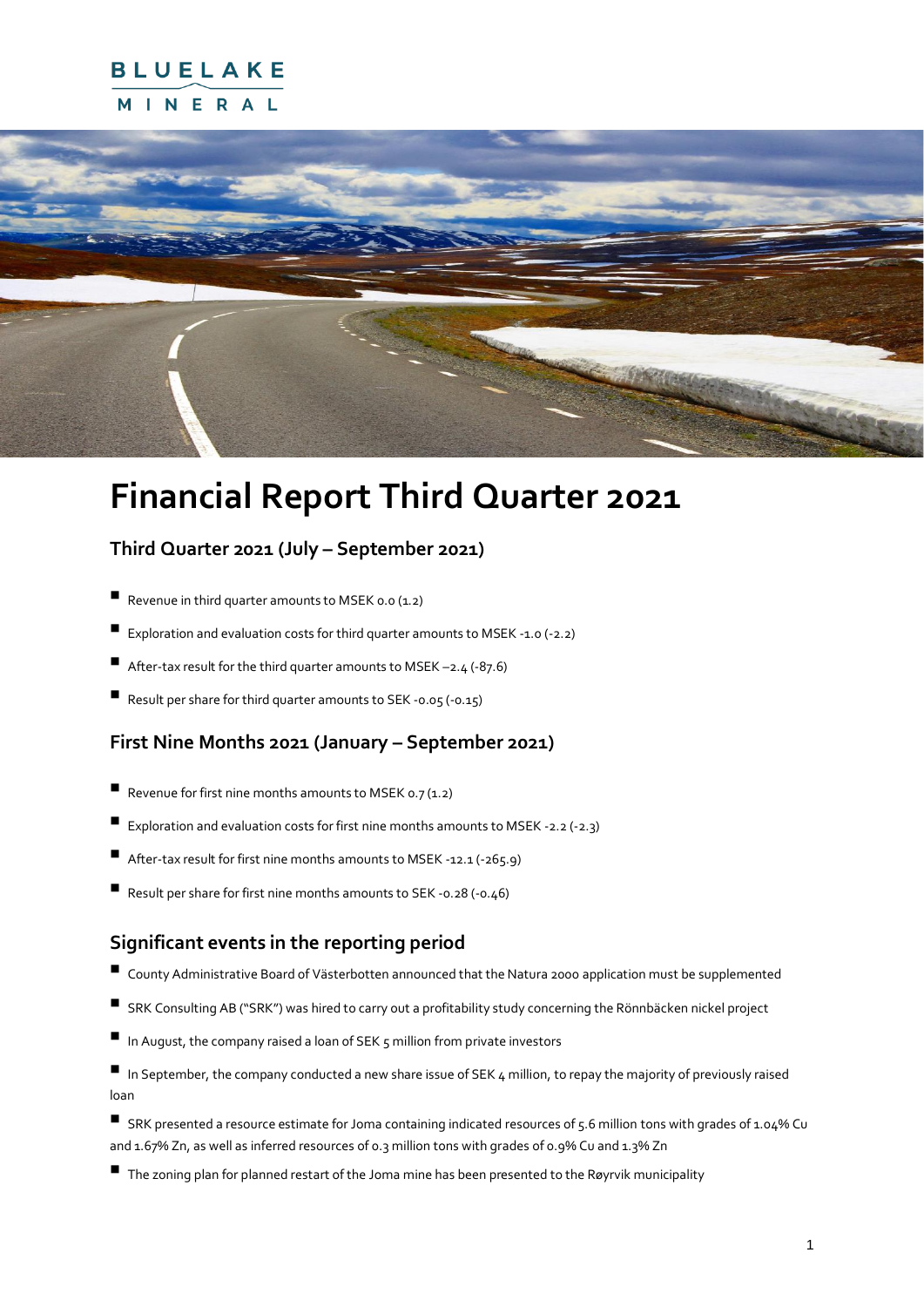### MINERAL

■ Final supplement to the zoning plan for the Joma mine has been handed in to the Røyrvik municipality

### **Significant events after the reporting period**

- $\blacksquare$  Life Cycle Assessment (LCA) concerning the nickel project in Rönnbäcken has been initiated
- $\blacksquare$  Røyrvik municipality has decided to send out the zoning plan for the Joma mine for consultation
- **E** Application for Natura 2000 permit has been supplemented

# **Operations**

### **Bluelake Mineral in short**

Bluelake Mineral AB (publ) ("the Company" or "Bluelake Mineral") is a Swedish company active in exploration and development of minerals and raw materials in the Nordic countries and Russia.

*Copper and zinc in Sweden and Norway:*the subsidiary Vilhelmina Mineral AB ("Vilhelmina Mineral") is a Swedish company active in exploration and mine development in the Nordic region with a focus on base metals, primarily copper and zinc. The goal is to develop the current deposits and start mining operations within the next few years. The main projects consist of the Swedish projects Stekenjokk and Levi in Västerbotten and the Norwegian project Joma located in Trøndelag. During the period 1976 to 1988, a total of 7 million tons of ore were mined by Boliden in Stekenjokk. It is estimated that there is a remaining indicated mineral resource of approximately 7.4 million tons with 1.17% copper, 3.01% zinc and 47 g / ton of silver (at a cut-off content of 0.9% copper). For Stekenjokk and Levi, an application for an exploitation concession has been submitted to the Swedish Mining Inspectorate. The Joma fields include the former mines in Joma and Gjersvik, which during the operating period 1972 to 1998 produced approximately 11.5 million tons of ore with an average grade of 1.49% copper and 1.45% zinc. According to a recent mineral resource estimate by SRK, the Joma field (excluding Gjersvik) is estimated to contain an indicated mineral resource of approximately 5.6 million tons with concentrations of 1.04% Cu and 1.67% Zn, as well as assumed mineral resources of 0.3 million tons with concentrations of 0, 9% Cu and 1.3% Zn (at cut-off content USD 50 / ton). For the Joma mine and nearby areas, an "extraction right" has been held since 2017 (the first step in the Norwegian equivalent of an exploitation concession) as well as additional exploration permits. In addition to the main projects, there is a number of smaller satellite projects including Swedish Jormlien and Ankarvattnet and Norwegian Gjersvik. The business is organized in the Swedish subsidiary Vilhelmina Mineral which owns 75% of the Norwegian subsidiary Joma Gruver AS.

*Nickel in Sweden:* The company owns the nickel project Rönnbäcken, which according to a preliminary economic assessment from 2011 and an amendment in 2012 by the consulting company SRK comprises a mineral resource of 668 million tons with a content of 0.176% nickel ("measured and indicated"). In these studies, SRK envisions a production of 26,000 tons of high-grade nickel concentrate per year for 20 years, which would be a significant proportion of Sweden's total annual use of nickel and constitute a strategic value. The company also holds the Orrbäcken project, which consists of an exploration license that is considered to have potential as a nickel deposit.

*Gold in Sweden and Finland:* via the Finnish subsidiary Palmex Mining OY, the Company owns the gold project Haveri which is located in the Tampere gold belt in southwestern Finland. Gold mining was carried out in Haveri between 1942 to 1962 when 1.5 million tons were mined with grades of 3.5 g / t gold and 0.5% copper. Extensive exploration has been carried out since the mine closed, including 126 diamond boreholes and 30,000 meters of drilling. Palmex Mining Oy was previously owned by Palmex Mining AB ("Palmex Mineral"). In 2014, Palmex Mineral conducted a Preliminary Economic Assessment (PEA) via the consulting company SRK Consulting. This report estimates 1.56 million ounces of historically inferred mineral resource in gold equivalents with a grade of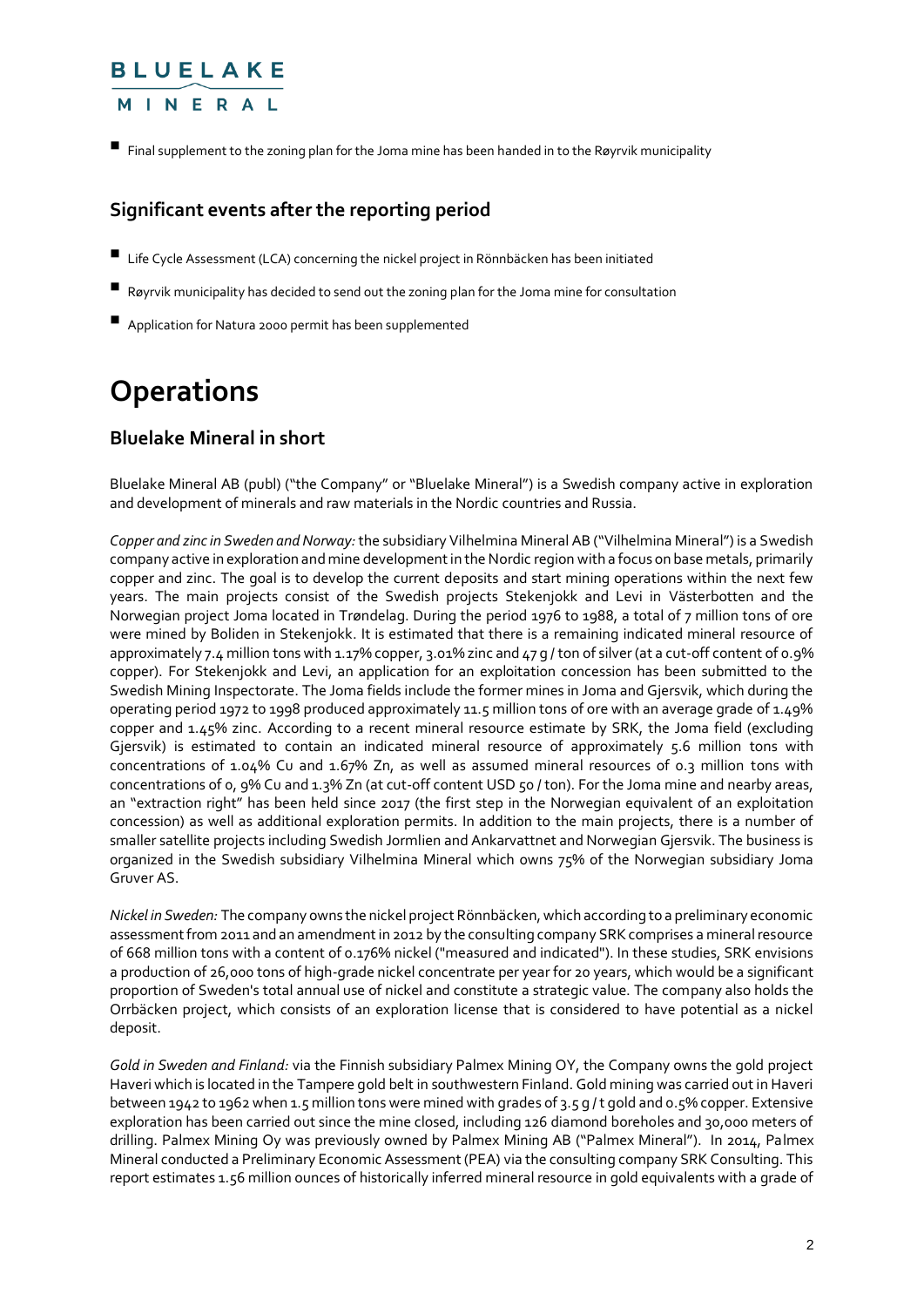#### MINERAL

0.93 g / t gold. The company also owns the Kattisavan gold project in Sweden. Kattisavan is located within the so-called gold line, close to projects such as Svartliden and Fäboliden and Barsele.

#### **Development of operations during reporting period**

#### **Application for Natura 2000 permit**

In the reporting period, the County Administrative Board of Västerbotten announced that the company's Natura 2000 application must be supplemented. As previously announced, Bluelake Mineral has, via its Swedish subsidiary Vilhelmina Mineral, applied for a processing concession within the exploration permits Levi K no. 1 and Stekenjokk K no. 1 in Vilhelmina municipality. In its statement to Swedish Mining Inspectorate, the County Administrative Board of Jämtland has previously recommended that an exploitation concession for Stekenjokk K no. 1 be granted. During the ongoing examination of the concession application, however, the County Administrative Board of Västerbotten has, as previously announced, stated that an examination according to Natura 2000 is needed for both of the applied exploitation concessions before a final assessment can take place. Vilhelmina Mineral therefore submitted a separate application for a Natura 2000 permit in accordance with the Environmental Code on 3 May 2021. The County Administrative Board of Västerbotten has now, after reviewing this investigation, announced that a supplement needs to be made.

#### **Profitability study Rönnbäcken**

In the reporting period, the Company, via its Swedish subsidiary Nickel Mountain, entered into an agreement with SRK Consulting AB regarding the implementation of a preliminary profitability study concerning the Company's nickel project Rönnbäcken. By conducting a profitability study, the possibilities are considered to be significantly improved to succeed in securing long-term financing for the Rönnbäcken project. This study will generate a conceptual understanding of the project and its various alternatives so that the Company, based on this, will be able to evaluate and plan the next project phase, which involves a feasibility study.

#### **Financing via loan**

In the reporting period in August the Company raised a loan of SEK 5 million (the "Loan") from private investors (the "Investors"). The purpose of the loan is partly to finance the implementation of a profitability study concerning the Company's nickel project Rönnbäcken, and partly to strengthen the Company's liquidity. The loan runs until 30 May 2022. The loan has a 5 percent set-up fee and a monthly interest rate of 1.3 percent, whereby accrued interest at the end of the month shall not be capitalized and thus not become interest-bearing in itself. The lenders have the right to at any time during the loan period, provided the Board's decision on new issue of shares with the support of authorization from the Annual General Meeting or provided the Annual General Meeting's subsequent approval of such new issue, demand that all or parts of the loan be set off against newly issued shares in the Company of at least 0.5 SEK m per time with a 10% discount on 5 trading days volumeweighted average price (VWAP) of the last fifteen (15) trading days.

#### **Share issue carried out for repayment of loan**

In the reporting period in September the Company decided on a new share issue directed towards the Investors at a total value of SEK 4 million. The new share issue was carried out in accordance with the terms of the loan agreement entered into in August. The proceeds from the new share issue were used in their entirety to repay SEK 4 million of the previously raised Loan of SEK 5 million. The share issue was made in support with the authorization from the Annual General Meeting on May 26, 2021 through a directed new issue of 3,305,784 shares at a subscription price of SEK 1.21 per share. The Board considered that the subscription price of SEK 1.21 per share was market-based as it corresponded to the Company's share weighted average price (VWAP) on NGM Nordic SME during five consecutive trading days (18-24 August 2021) during the last 15 trading days after deduction of a 10 percent discount. The reason for the deviation from the shareholders' preferential rights is that the new share issue aimed to secure the continued financing of the Company as the issue proceeds were used to repay SEK 4 million of the Loan.

#### **Update of mineral resource estimate for Joma**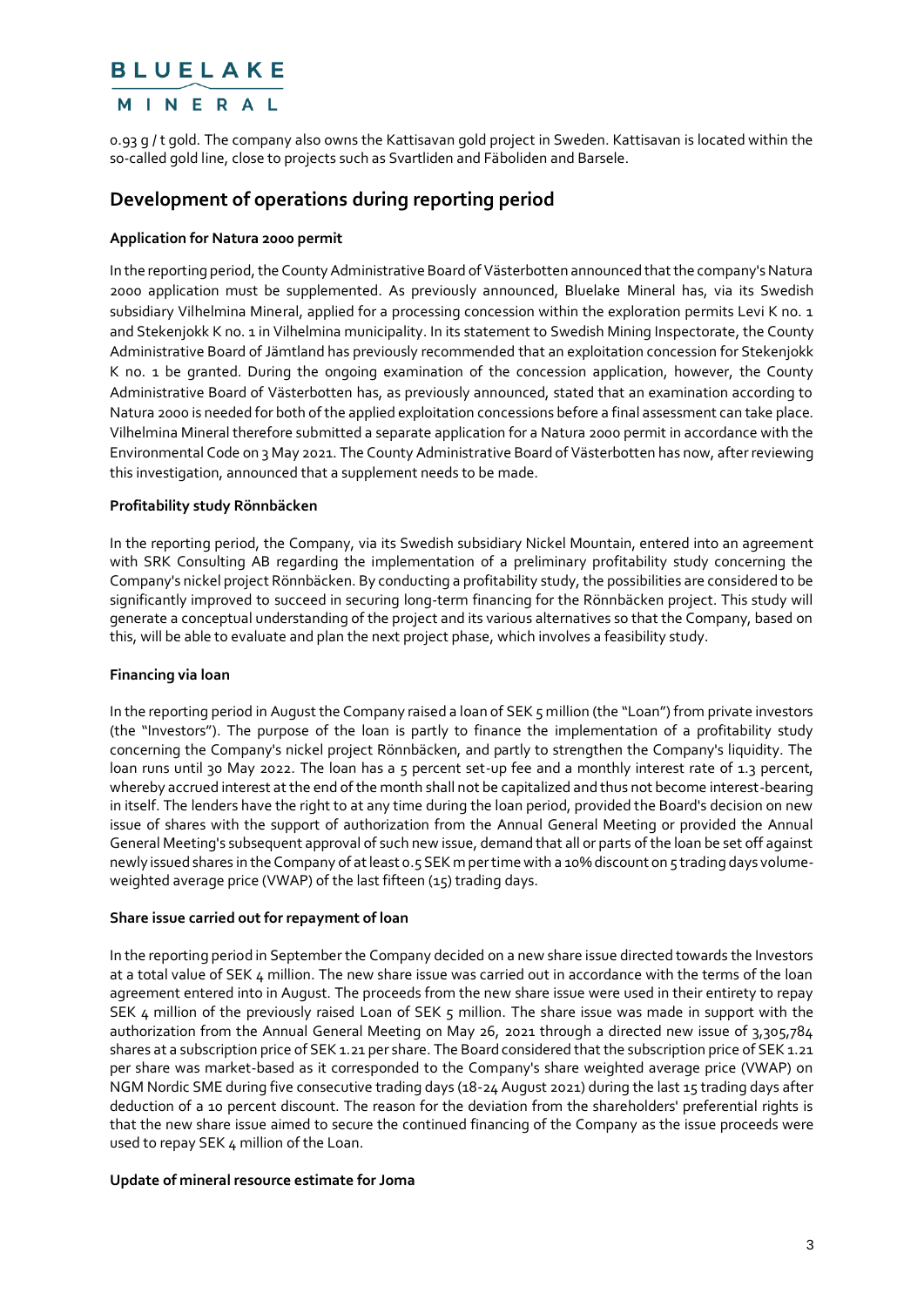#### MINERAL

In the reporting period, the Company, via its Norwegian subsidiary Joma Gruver AS, entered into an agreement with SRK Consulting AB to carry out an updated mineral resource calculation of mineralization in Joma (Norway) and Stekenjokk-Levi (Sweden). In a first step, SRK has now completed a mineral resource calculation for Joma which contains indicated mineral resources of 5.6 million tons with grades of 1.04% Cu and 1.67% Zn, as well as inferred mineral resources of 0.3 million tons with grades of 0.9 % Cu and 1.3% Zn. The Net Smelter Return value for the indicated mineral resources is  $\frac{1}{4}$ .63 per ton and for the assumed mineral assets is  $\frac{1}{4}$  82.4 per ton.

#### **Presentation of zoning plan for Joma mine**

In the reporting period, the Company, via its Norwegian subsidiary Joma Gruver AS ("Joma Gruver"), participated in a meeting with Røyrvik Municipality in Trøndelag to present a so-called plan proposal for the restart of the Joma copper and zinc mine. Joma Gruver will report on the planned mining operations and the expected social, economic and environmental consequences. The plan proposal and some 20 impact assessments (previously published) will form the basis for the municipality's decision in the autumn concerning a so-called zoning plan, which is an important step in the Norwegian permit process. Joma Gruver believes that restarting the mine can have far-reaching positive consequences in several areas. Through an estimated investment of more than SEK 500 million, the mine is estimated to be able to create many direct and indirect jobs and function as a growth engine locally and regionally. The number of inhabitants in the municipality is estimated to increase by about 25% and create increased financial resources for further growth. The mine will be established and operated according to strict principles of sustainability with the least possible impact on the local environment and other interests worthy of protection such as nature, hunting, fishing and reindeer husbandry. Because copper and zinc can be produced regionally instead of being imported from other continents, Joma mine can also contribute to the global environment via, among other things, lower carbon dioxide emissions.

#### **Final supplement in connection with the application for processing of the zoning plan for the Joma mine**

In the reporting period, the Company has published approximately 10 documents that constitute a supplement to the application for approval of the zoning plan at Røyrvik municipality where the Joma mine is located. After this submission has been completed, the Company considers that a complete document has been submitted and that Røyrvik municipality should thus be able to initiate a public consultation round in the matter. The supplement comprises two documents relating to a completely new investigation regarding landfill of tailings and seven documents relating to the updating of previously submitted documents which was necessary due to the investigation of landfill. The landfill investigation includes a geotechnical soil survey and an assessment of the stability of the proposed temporary landfill solution.

### **Events after the reporting period**

#### **Life Cycle Assessment started regarding environmental effects from the nickel project Rönnbäcken**

After the end of the reporting period, the Company, through its Swedish subsidiary Nickel Mountain, entered into an agreement with the consulting company Minviro Ltd ("Minviro") to carry out a so-called life cycle assessment ("Life Cycle Assessment" or "LCA") including analysis of carbon footprint and other environmental impact from the Rönnbäcken project. This analysis is an important part of the profitability study ("Preliminary Economic Study" and "PEA") concerning the Company's nickel project Rönnbäcken which was announced earlier and takes place through the consulting company SRK Consulting AB ("SRK Consulting"). Minviro has been hired to carry out a life cycle analysis concerning the nickel project Rönnbäcken in Västerbotten. The result of this study will be an LCA report, according to the standard ISO 14040/14044: 2006, which sheds light on environmental footprints from mining and enrichment processes in the planned extraction of nickel in the Rönnbäcken project. LCA must contain a total analysis of the project's entire life cycle from establishment, via production and to final completion. The LCA study takes place in parallel with PEA with the ambition to be completed at the same time so that conclusions from LCA can be included in PEA. Before the entire LCA report can be disseminated to the public, however, an external review is required. This review is performed by a panel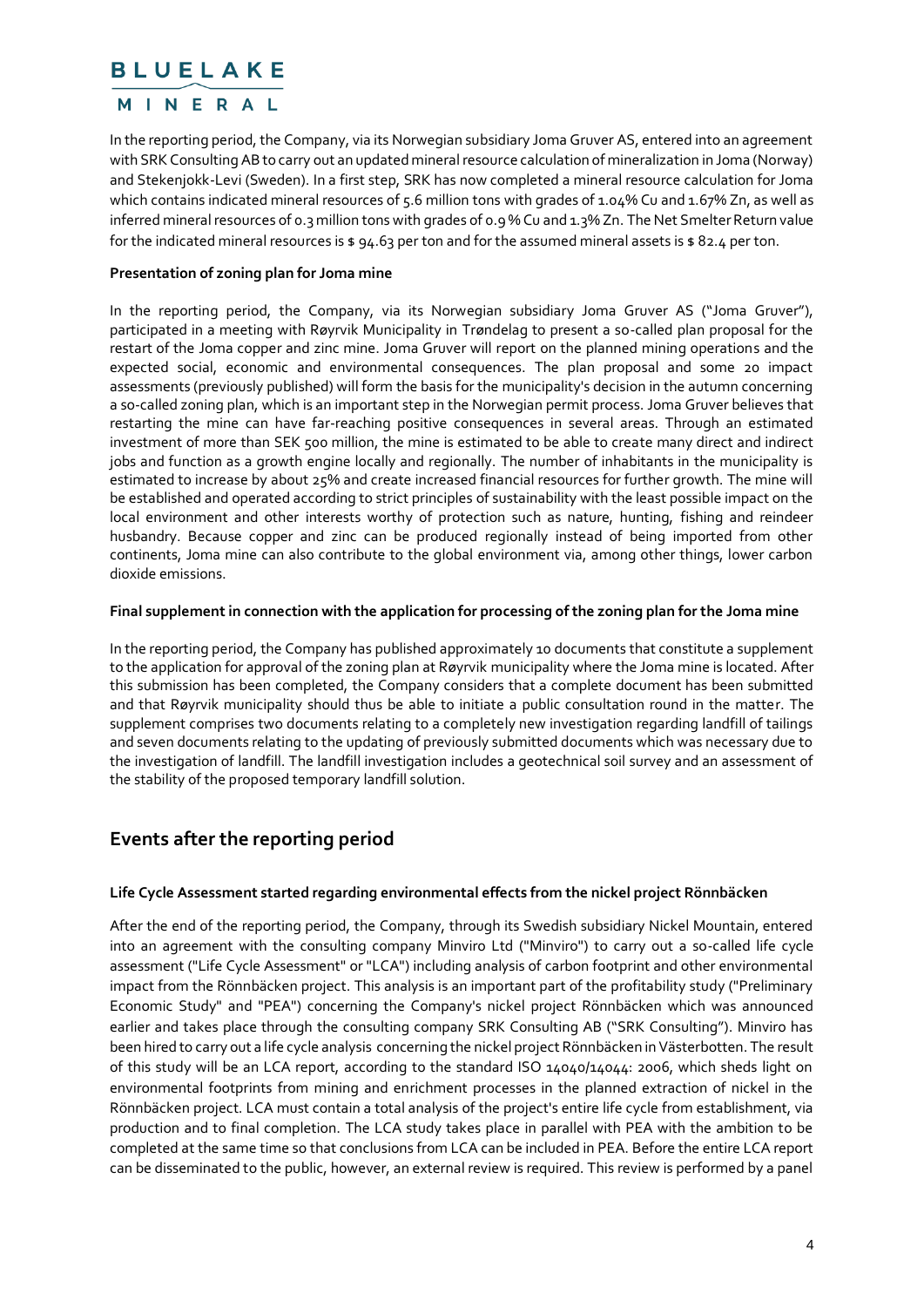#### MINERAL

of independent LCA experts from the world of research and business. This panel review, depending on the availability of expert resources, is expected to be carried out in the spring of 2022.

#### **Decision to send out proposals for detailed regulation of the Joma mine for consultation**

After the end of the reporting period, the municipality of Røyrvik in Trøndelag has decided to send out proposals for detailed regulation of the Joma mine for consultation. The consultation period for the responding parties is a minimum of 12 weeks. The decision also means that Joma Gruver is requested to submit a new impact assessment regarding risks of negative water impact from the mining operations. The applied zoning plan entails a detailed regulation of the industrial area that Joma Gruver intends to use for the planned mining operations in Joma. When Røyrvik's highest decision-making body chaired the chairmanship (chairmanship), the following decision was made in this matter: According to the Planning and Building Act §12-10 and 12 - 11, Røyrvik's chairmanship decides to send a proposal for detailed regulation for Joma Gruver with associated provisions, dated 2021-05 -31, plan ID 504320188001, for consultation. The deadline for the case is set at a minimum of 12 weeks. According to Sections 12-14 of the Planning and Building Act, Røyrvik's presidency announces the work of repealing the parts of the current zoning plan for the Joma industrial area, plan ID 1997001, which will be affected by the new plan proposal. Røyrvik's chairmanship also requests Joma Gruver to carry out a new impact assessment regarding risks of negative water impact. Røyrvik's chairmanship considers that this problem has not been adequately answered in the case already presented and wants the company to provide a more detailed description of this question. A new impact assessment must be completed no later than four weeks before the end of the consultation period in the case and sent out to all relevant consultation bodies as a complement to the case.

#### **Completion of the application for a Natura 2000 permit submitted**

After the end of the reporting period, the Company's subsidiary Vilhelmina Mineral has submitted to the County Administrative Board of Västerbotten a supplement to the application for a Natura 2000 permit linked to a previously submitted application for a processing concession for Stekenjokk K no. 1 and Levi K no. Potential negative impacts from planned mining operations are extremely limited in the Natura 2000 area and a Natura 2000 permit should therefore be granted. The company's subsidiary Vilhelmina Mineral has submitted an application for a processing concession for Stekenjokk K no. 1 and Levi K no. Golder Associates AB. The County Administrative Board of Västerbotten has commented on this EIA with a number of issues, for which in some cases it has been judged that there is a need for additions. The company has therefore, through the consulting company Pelagia, commissioned a comprehensive biotope mapping of an inventory area that includes an approximately 8 km long stretch of the Upper Saxån, upstream of the Stikkenjukke inflow. In addition, the work also includes biotope mapping of Stikkenjukke up to the old mining area. Pelagia has also analyzed the possible impact that previous mining operations may have had on the bogs. With the support of Pelagia's investigations and further assessments carried out by Golder, Vilhelmina Mineral has in summary submitted the following conclusions to the County Administrative Board. The risk that the planned mining operations would have a negative impact on the Natura 2000 area is considered to be very small, both taking into account the impact on the bogs and on the Saxån. The concession for Stenkenjokk K no. 1 is in its entirety located outside the Natura 2000 area and the estimated impact area affects only a very small part of the Natura 2000 area. The concession for Levi K no. 1 is located within the protected area, but all investigations and assessments that Vilhelmina Mineral has carried out support the conclusion that the planned mining activities will only have a limited impact on the habitats and species protected in the Natura 2000 area. When the County Administrative Board has received Vilhelmina Mineral's supplement, the permit application is expected to be announced, which means that the public and other interested parties are given the opportunity to submit comments.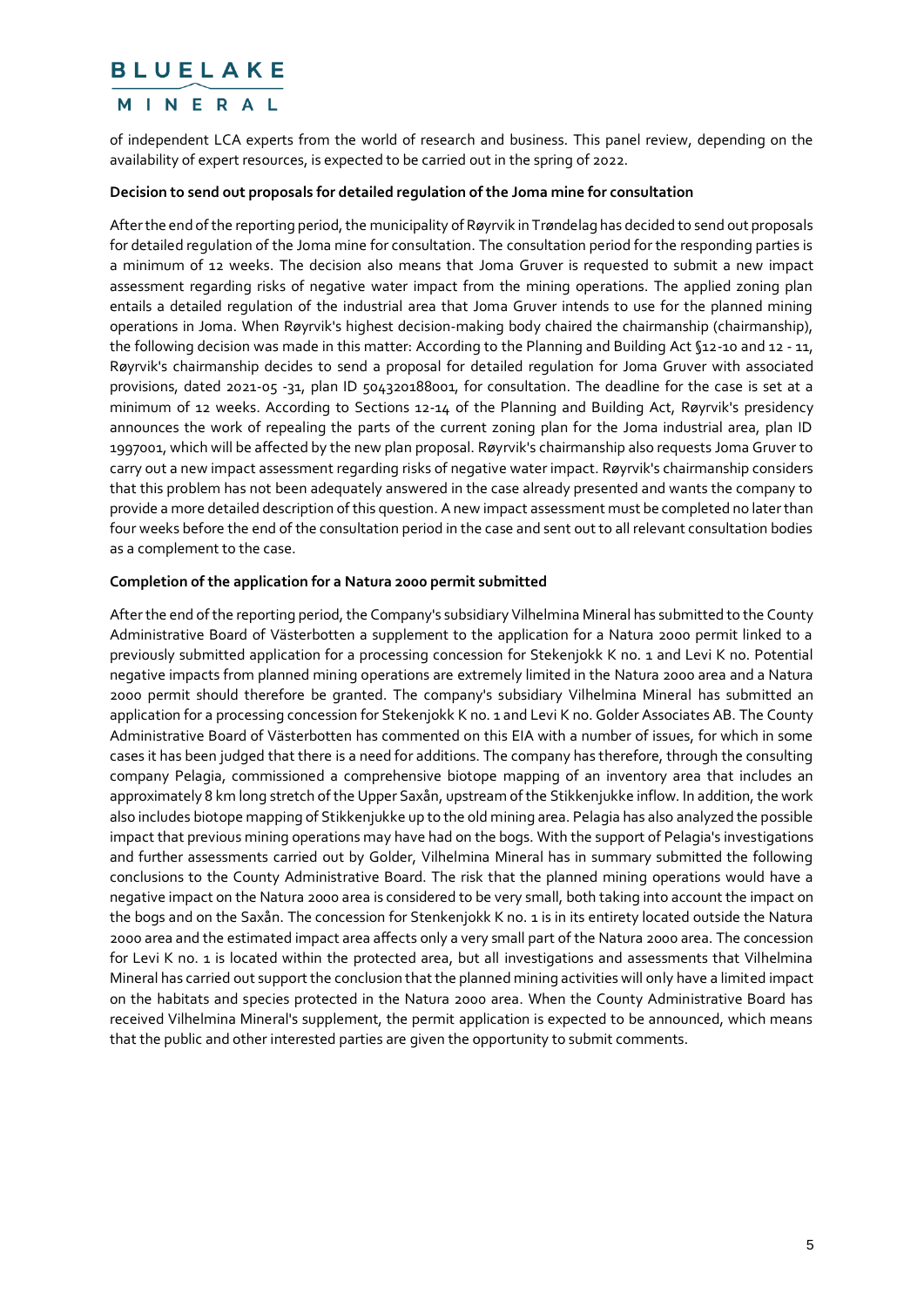# **Financial and other information**

### **Net revenue and profit**

The Group revenues during the reporting period amounted to 0.0 million SEK (1.2). The result after tax for the third quarter was SEK -2.4 (-87.6) million.

#### **Write downs**

The Group reported no write downs during the reporting period.

#### **Cash position and cash flow**

The Group's shareholders' equity amounted to MSEK 53.3 (95.2) as of September 30. This renders a solidity of 81.4 (91.2) %. Cash or cash equivalents amounted to SEK 9.6 (13.6) million at the end of the period. Cash flow from operations amounted to MSEK -1.9 (-2.3). Cash flow from investments amounted to MSEK -0.1 (13.6). Cash flow from financing activities during the third quarter amounted to MSEK 5.0 (0.0). The total cash flow during the third quarter amounted to MSEK 3.0 (11.3).

#### **Investments**

Investments during the third quarter 2021 amounted to MSEK 0.1 (13.6).

### **The share**

According to Euroclear, the company has approximately 4,700 shareholders who hold at least 500 shares. The company's share is listed on NGM Nordic SME under the short name BLUE. At the end of the reporting period, the total number of shares outstanding was 51,624,677.

#### **Incentive programs**

A program of 44 million warrants has been issued to the financial advisor Craaford Capital Partner AB. Full conversion of the warrants at the end of the period would render approximately 4% dilution based on the total number of shares in the Company that are registered in the Company after the end of the reporting period, which amounts to a total of 51,624,677 shares. Considering the decision on a reverse share split at the Extraordinary General Meeting 2020-12-17, whereby 20 existing shares were merged into one (1) new share, 20 warrants give the right to subscribe for one new share in the Company at a subscription price of SEK 7 / share. Upon full exercise of the warrants, the Company would be financed with SEK 15.4 million. Notification of subscription of shares according to the terms of the warrants shall be made no later than June 30, 2022.

Bluelake Mineral announced during the second quarter that the Company has issued warrants to senior executives and board members based on a resolution from the Annual General Meeting on May 26, 2021. Senior executives consisting of the Company's CEO, chief financial officer and chief geologist have subscribed for a total of 1,560,000 new warrants entitling to subscription for 1,560,000 new shares in the Company whereby the share capital in the event of full subscription can increase by a maximum of SEK 156,000. Newly issued shares may be subscribed for based on these warrants immediately after the date of publication of the Company's quarterly report for the first quarter of 2024 and the two-week period beginning immediately after the date of publication of the Company's quarterly report for the second quarter of 2024. The subscription price is SEK 1.38 / share.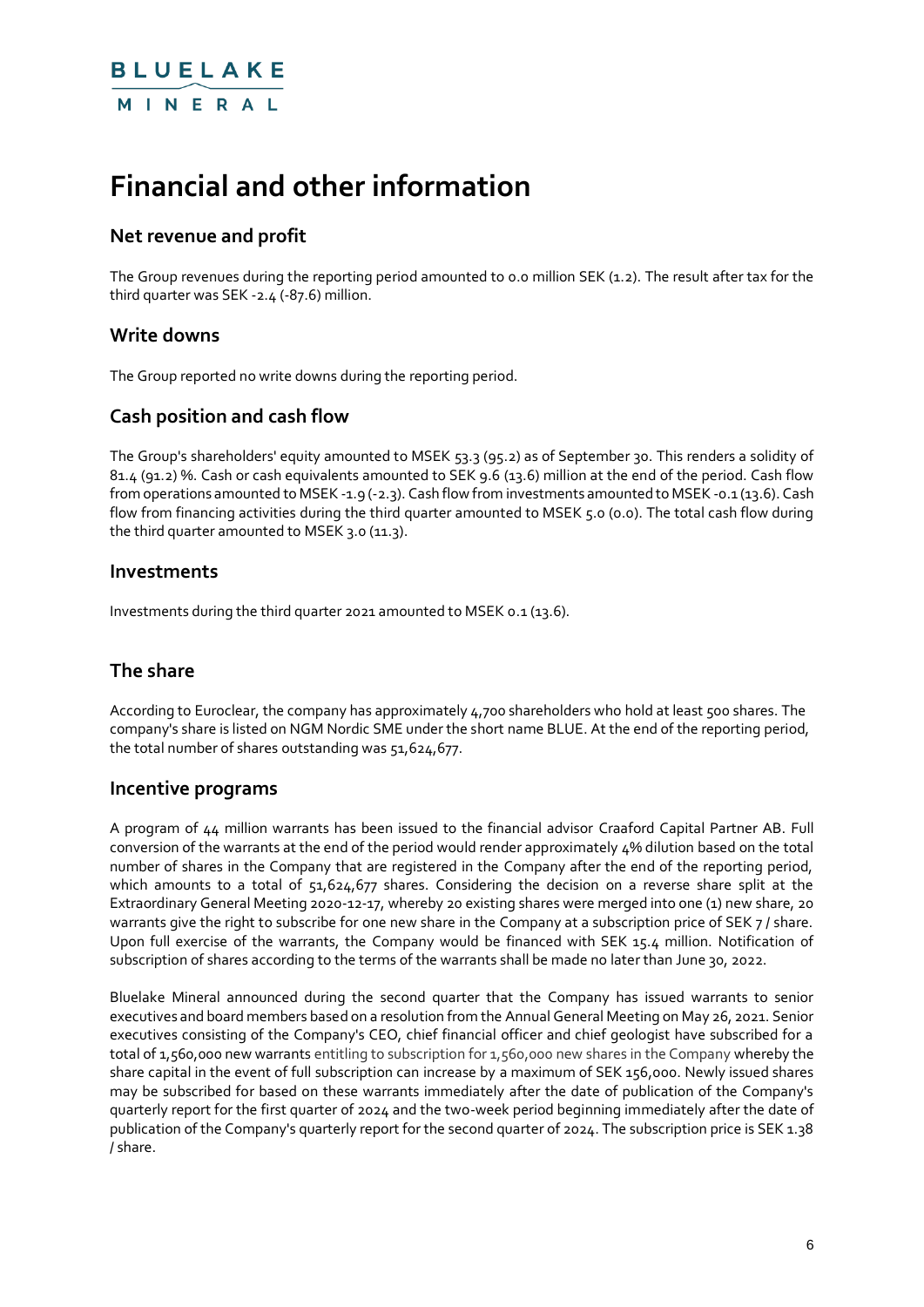### MINERAL

#### **Staff**

There were no employees in the Group at the end of the period. The Group's personnel are currently engaged on a consulting basis.

### **Transactions with related parties**

During the period July to September 2021, transactions with related parties took place as follows: Board member My Simonsson, received through companies' compensation for services related to business law of SEK 34.8 thousand, the CEO / Board member Peter Hjorth has received compensation from companies related to company management of SEK 480.0 thousand via companies. Agreement on services with related parties takes place on market terms.

#### **Parent company**

Operations in parent company Bluelake Mineral AB (publ) include group management functions, as well as financing of the group's Swedish and foreign operations. In the reporting period, operating expenses amounted to MSEK -0.8 (-102.0) and financial expenses including exchange rate differences of MSEK -0.3 (-0.3) were reported. After tax result amounted to MSEK -1.1 (-101.7). The number of employees in the parent company in the period was o (o).

#### **Future development**

Operations continue with the objective to prove assets which can be commercially exploited. Development of the Company's projects takes place in the various subsidiaries. The Company's continued strategic focus is primarily on the Company's projects in base metals and secondarily on the Company's gold projects.

#### **Accounting principles**

This quarterly report has been prepared in accordance with the Annual Accounts Act and the Board of Directors' General Advice BFNAR 2012: 1 (K3). For more detailed accounting principles, see the Company's annual report for 2020.

#### **Risks**

Significant risk and uncertainty factors include, but are not limited to, results from exploration, obtaining environmental, land, operating permits and continued financing within the Group. The various risks that exist regarding the Group's operations are discussed in more detail at the Company's website (www.nickelmountain.com) and the Company's annual report for 2019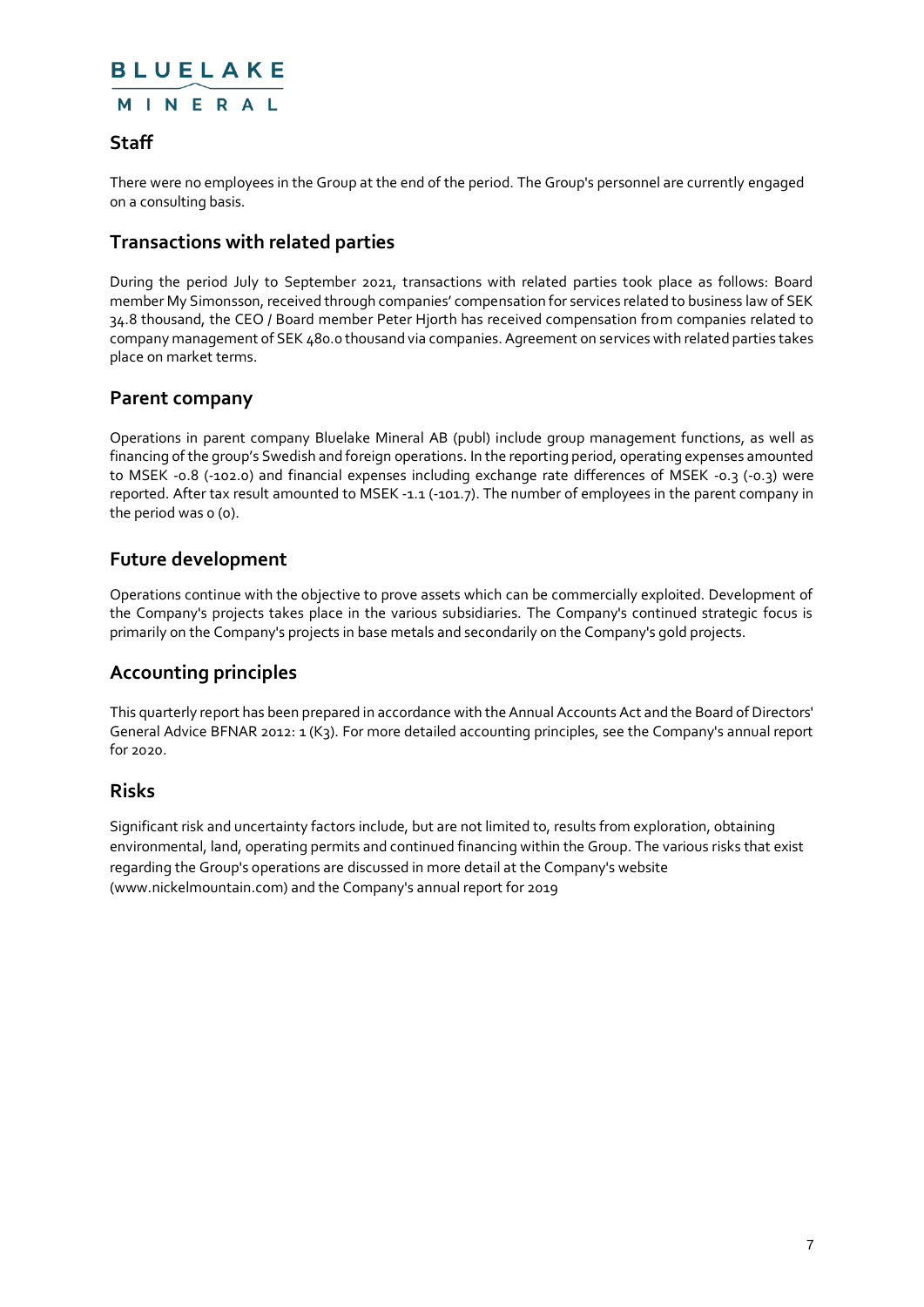### MINERAL

#### **Financial reporting calendar**

- $\blacksquare$  Financial reporting for the period January December 2021 will be published on February 18, 2022
- Annual report for 2021 will be published on April 21, 2022
- Annual general meeting will he held on May 12, 2022
- $\blacksquare$  Financial reporting for the period January March 2022 will be published on May 20, 2022
- $\blacksquare$  Financial reporting for the period January June 2022 will be published on August 19, 2022
- Financial reporting for the period January September 2022 will be published on November 18, 2022
- $\blacksquare$  Financial reporting for the period January December 2022 will be published on February 17, 2023

The Board of Directors and the CEO confirm that the interim report provides a fair overview of the Group's operations, financial position and results and describes significant risks and uncertainties that the Group faces.

This information is such as Bluelake Mineral AB (publ) is obliged to disclose under the EU Market Abuse Regulation and the Securities Market Act. The information was provided, by the responsible contact person below, for publication on November 19, 2021 at. 8:40.

This interim report has not been audited by the Company's auditor.

Stockholm, November 19, 2021

**Neil Said Peter Hjorth Patric Perenius** Chairman CEO and Director Director

Director Director

**Jonas Dahllöf My Simonsson**

**For additional information please contact:** Peter Hjorth, CEO, Bluelake Mineral AB (publ) E-post: info@bluelakemineral.com [www.bluelakemineral.com](http://www.bluelakemineral.com/)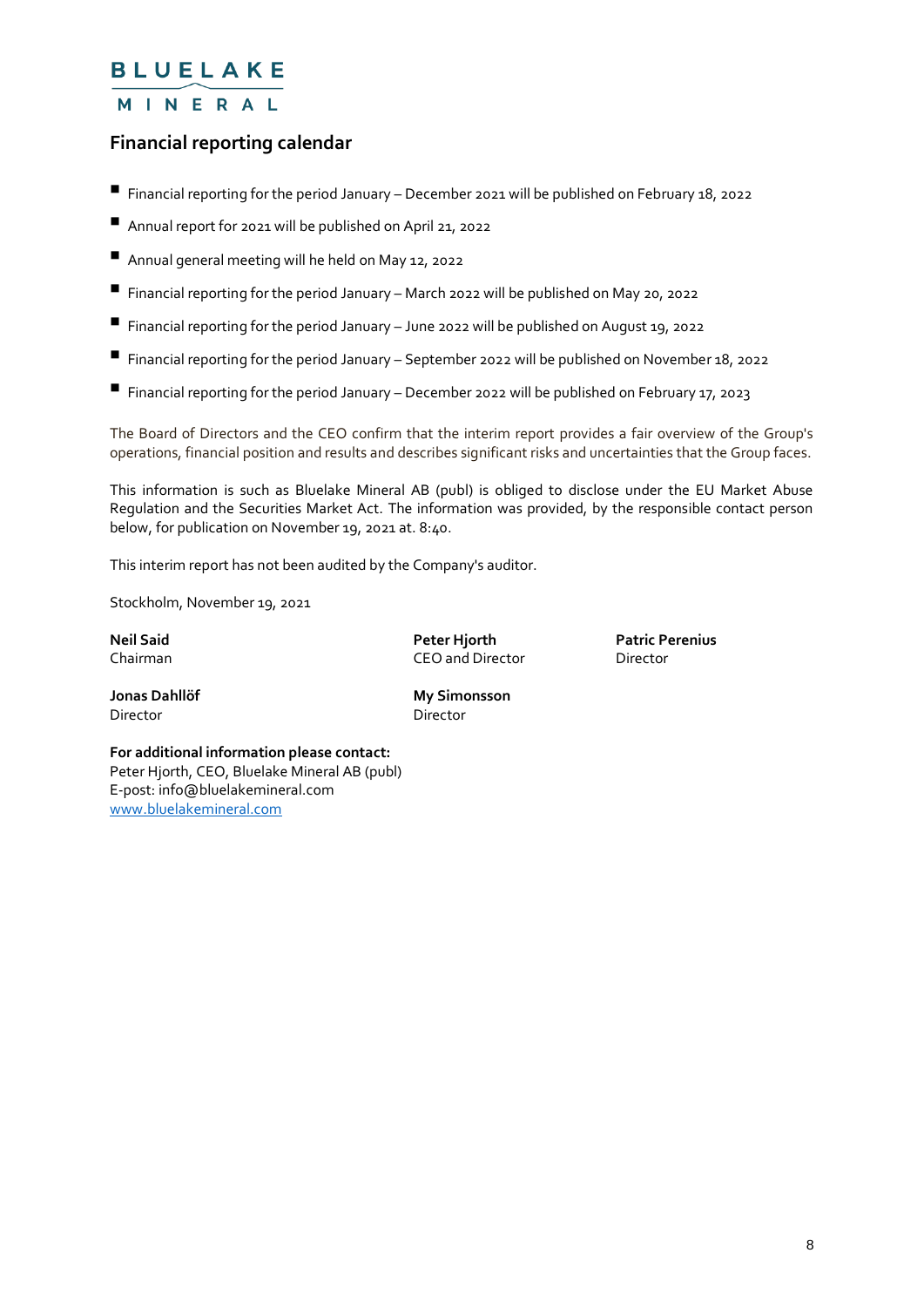# **Consolidated income statement**

| (TSEK)                                                                   | 2021      | 2020      | 2021       | 2020       | 2020        |
|--------------------------------------------------------------------------|-----------|-----------|------------|------------|-------------|
|                                                                          | July -Sep | July -Sep | Jan-Sep    | Jan-Sep    | Jan-Dec     |
|                                                                          |           |           |            |            |             |
| Net revenue                                                              |           | 1,200     | 725        | 1,219      | 1,211       |
| <b>Total income</b>                                                      | $\circ$   | 1,200     | 725        | 1,219      | 1,211       |
| <b>Operating expenses</b>                                                |           |           |            |            |             |
| Raw materials and consumables                                            | 960       | $-2,222$  | $-2,218$   | $-2,258$   | $-3,806$    |
| Other external expenses                                                  | $-3,152$  | $-1,211$  | $-9,707$   | $-2,627$   | -4,438      |
| Personnel expenses                                                       | $-177$    | $-336$    | $-631$     | $-1,059$   | $-1,296$    |
| Depreciation and amortization of tangible and<br>intangible fixed assets |           | $-85,399$ |            | $-261,834$ | -266,514    |
| <b>Total operating expenses</b>                                          | $-2,369$  | $-87,968$ | $-11,831$  | $-266,560$ | $-274,843$  |
| <b>Results from financial items</b>                                      |           |           |            |            |             |
| Foreign exchange differences                                             |           |           | $-297$     |            |             |
| Interest rates and other financial items                                 | 8         | 362,      | 4          | 715        | 720         |
| Results after financial items                                            | $-2,361$  | $-87,606$ | $-12, 132$ | $-265,845$ | $-274, 123$ |
| Income tax                                                               |           |           |            |            |             |
| Result for the period                                                    | $-2,361$  | $-87,606$ | $-12, 132$ | $-265,845$ | $-274, 123$ |
| Attributable to:                                                         |           |           |            |            |             |
| Owners of the Parent Company                                             | $-2,182$  | $-87,373$ | $-11,333$  | $-265,613$ | $-231,778$  |
| Non-controlling interest                                                 | $-179$    | $-232$    | $-799$     | $-232$     | $-42,345$   |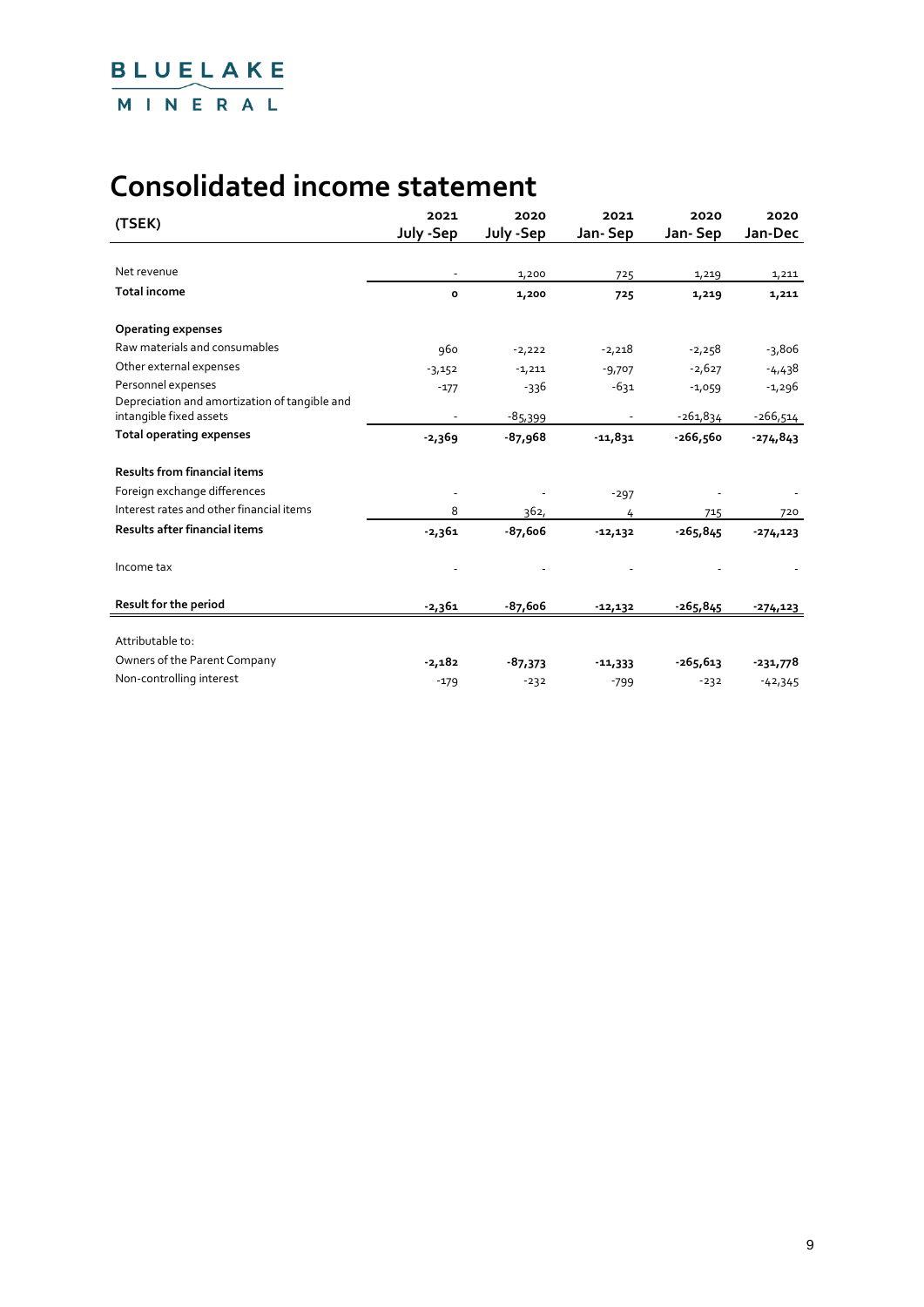MINERAL

# **Consolidated balance sheets**

| (TSEK)                                                       | 2021-09-30 | 2020-09-30 | 2020-12-31 |
|--------------------------------------------------------------|------------|------------|------------|
| <b>ASSETS</b>                                                |            |            |            |
| <b>Fixed assets</b>                                          |            |            |            |
|                                                              |            |            |            |
| Intangible fixed assets<br>Concessions and mineral interests |            |            |            |
|                                                              | 54,519     | 83,993     | 88,121     |
| Prepaid development investments                              |            | 702        | 678        |
| Total intangible fixed assets                                | 54,519     | 84,695     | 88,798     |
| <b>Financial fixed assets</b>                                |            |            |            |
| Shares in equity accounted companies                         | 145        | 499        | 499        |
| Deposits                                                     | 31         | 46         | 46         |
| <b>Total financial fixed assets</b>                          | 176        | 544        | 544        |
| <b>Total fixed assets</b>                                    | 54,694     | 85,239     | 89,343     |
| <b>Current assets</b>                                        |            |            |            |
| Inventory etc                                                |            |            |            |
| Raw materials and consumables                                |            | 457        | 26         |
| <b>Total inventory</b>                                       | $\circ$    |            | 26         |
|                                                              |            | 457        |            |
| Short term receivables                                       |            |            |            |
| Other receivables                                            | 852        | 4,894      | 4,899      |
| Prepaid costs and accrued income                             |            | 165        |            |
| Total short-term receivables                                 | 224        |            | 99         |
|                                                              | 1,075      | 5,059      | 4,998      |
| Cash and bank                                                | 9,644      | 13,622     | 9,116      |
| <b>Total current assets</b>                                  | 10,719     | 19,137     | 14,140     |
| <b>TOTAL ASSETS</b>                                          | 65,414     | 104,377    | 103,482    |
|                                                              |            |            |            |
| SHAREHOLDERS EQUITY AND LIABILITIES                          |            |            |            |
| Equity                                                       |            |            |            |
| Share capital                                                | 5,162      | 82,589     | 82,599     |
| Unrestricted equity                                          |            |            |            |
| Reserves                                                     | 289,077    | 321,214    | 321,194    |
| Other paid in capital                                        | $-232,186$ | $-84,741$  | -83,950    |
| Result for the period                                        | $-11,333$  | $-265,613$ | -231,778   |
| Total Equity attributable to owners of the Parent            |            |            |            |
| Company                                                      | 50,720     | 53,449     | 88,065     |
| Non-controlling interests                                    | 2,629      | 41,705     | 3,464      |
| <b>Total Equity</b>                                          | 53,349     | 95,154     | 91,529     |
| <b>Current liabilities</b>                                   |            |            |            |
| Short term debt                                              | 8,742      | 5,043      | 8,627      |
| Accounts payable                                             | 1,303      | 3,120      | 1,280      |
| Other liabilities                                            | 1,520      | 225        | 875        |
| Accrued expenses and prepaid income                          | 499        | 835        | 1,171      |
| <b>Total current liabilities</b>                             | 12,064     | 9,223      | 11,953     |
|                                                              |            |            |            |
| TOTAL SHAREHOLDERS EQUITY AND LIABILITIES                    | 65,414     | 104,377    | 103,482    |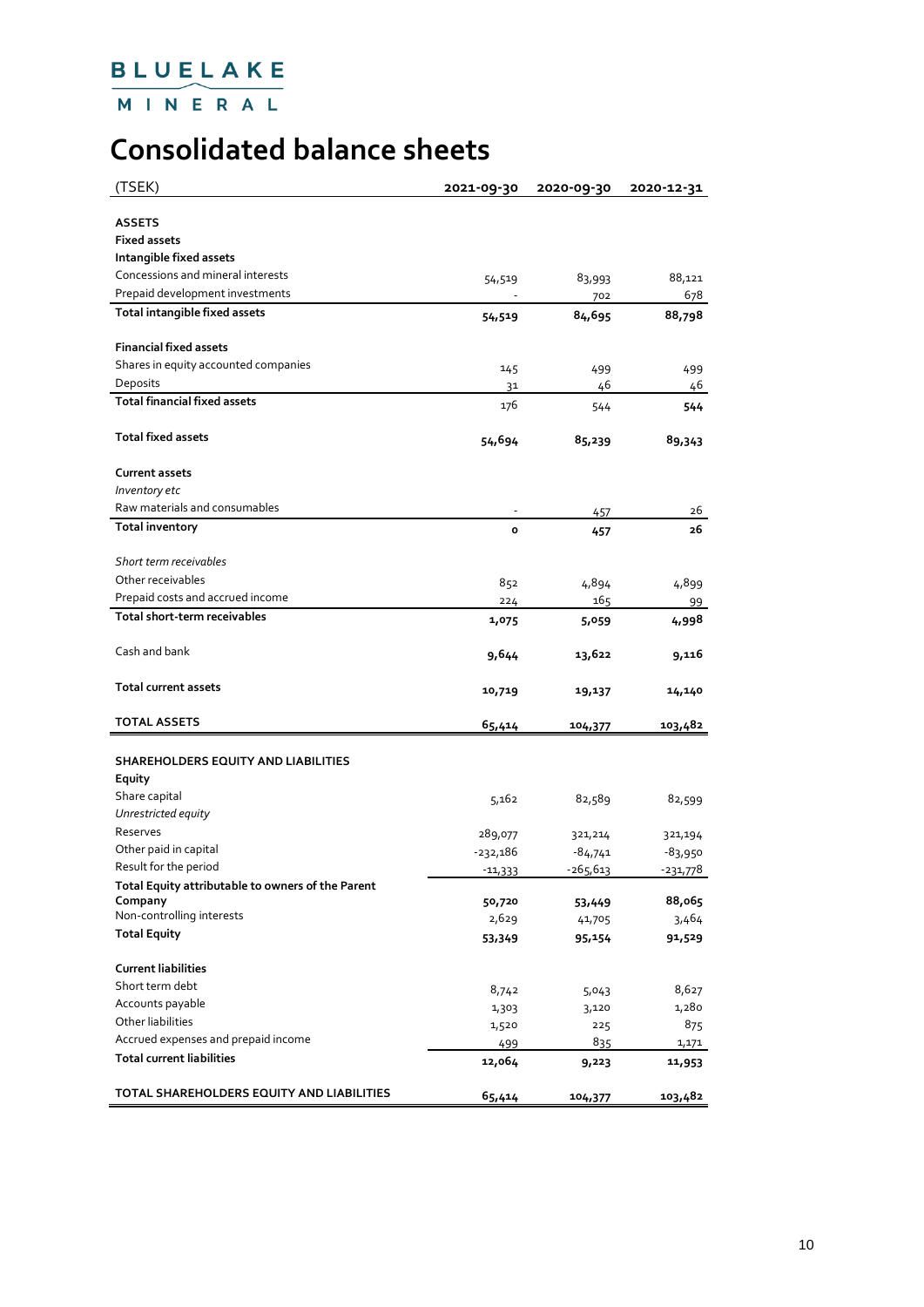### MINERAL

# **Changes in shareholders' equity**

| (TSEK)                                            | <b>Share</b><br>capital | Reserves  | Other<br>paid in<br>capital | <b>Result</b><br>for the<br>period | Total      | Non-<br>controlling<br>interest | Total<br>Equity |
|---------------------------------------------------|-------------------------|-----------|-----------------------------|------------------------------------|------------|---------------------------------|-----------------|
| Equity 2020-01-01                                 | 47,680                  | 311,187   | $-54,120$                   | $-5,785$                           | 298,962    | 42,345                          | 341,307         |
| Reallocation result from previous year            |                         |           | $-5,785$                    | 5,785                              | $\circ$    |                                 | $\circ$         |
| New share issue                                   | 34,919                  | 11,229    |                             |                                    | 46,148     |                                 | 46,148          |
| Acquisition from minority                         |                         | $-1,222$  |                             |                                    | $-1,222$   |                                 | $-1,222$        |
| Share issue expenses                              |                         |           |                             |                                    | $\circ$    | 3,464                           | 3,464           |
| <b>Translation difference</b>                     |                         |           | $-24,045$                   |                                    | $-24,045$  |                                 | $-24,045$       |
| Result for the year                               |                         |           |                             | -231,778                           | $-231,778$ | $-42,345$                       | $-274, 123$     |
| Equity 2020-12-31                                 | 82,599                  | 321,194   | -83,950                     | -231,778                           | 88,065     | 3,464                           | 91,529          |
| Reallocation result from previous year            |                         |           | -231,778                    | 231,778                            | $\circ$    |                                 | $\circ$         |
| Transfer from restricted equity to non restricted | -78,469                 |           | 78,469                      |                                    | $\circ$    |                                 | $\circ$         |
| New share issue                                   | 1,032                   | 11,208    |                             |                                    | 12,240     |                                 | 12,240          |
| Dividend                                          |                         | $-43,325$ |                             |                                    | $-43,325$  |                                 | $-43,325$       |
| Translation difference                            |                         |           | 5,073                       |                                    | 5,073      | -36                             | 5,037           |
| Result for the period                             |                         |           |                             | $-11,333$                          | $-11,333$  | $-799$                          | -12,132         |
| Equity 2021-09-30                                 | 5,162                   | 289,077   | -232,186                    | $-11,333$                          | 50,720     | 2,629                           | 53,349          |

# **Cash flow statement**

| (TSEK)                                                                   | 2021      | 2020       | 2021      | 2020         | 2020       |
|--------------------------------------------------------------------------|-----------|------------|-----------|--------------|------------|
|                                                                          | July -Sep | July - Sep | Jan-Sep   | Jan-Sep      | Jan-Dec    |
| Cash flow from operations                                                |           |            |           |              |            |
| Operating result                                                         | $-2,360$  | $-87,968$  | $-11,831$ | $-266,560$   | $-274,843$ |
| Adjustments for non-cash affecting items                                 | 80        | 83,861     | $-210$    | 261,966      | 265,095    |
| Interest rates                                                           | $-240$    |            | $-252$    |              |            |
| Cash flow from operating activities before changes in<br>working capital | $-2,520$  | $-4,107$   | $-12,293$ | 4,594        | $-9,748$   |
| Changes in working capital                                               |           |            |           |              |            |
| Increase/decrease in inventories                                         |           | $-17$      |           | $-405$       | 26         |
| Increase/decrease receivables                                            |           | $-2,287$   | 15        | $-595$       | $-534$     |
| Increase/decrease in short term liabilities                              | 573       | 4,154      | 3         | 2,241        | 1,387      |
| Cash flow from operating activities                                      | $-1,947$  | $-2,257$   | $-12,275$ | $-3,353$     | $-8,869$   |
| <b>Investment activities</b>                                             |           |            |           |              |            |
| Cash balance of acquired company                                         |           | 13,570     |           | 13,570       | 14,580     |
| Issued credit to Vilhelmina Mineral AB                                   | $-96$     |            | $-197$    |              |            |
| Acquisition of intangible assets                                         | -96       | 13,570     | $-197$    | 13,570       |            |
| <b>Cash flow from investment activities</b>                              |           |            |           |              | 14,580     |
| <b>Financing activities</b>                                              | 4,000     |            | 12,000    |              |            |
| New share issue                                                          | 1,000     |            | 1,000     |              |            |
| Cash flow from financing activities                                      | 5,000     | o          | 13,000    | $\mathbf{o}$ | $\circ$    |
| Cash flow for the period                                                 | 2,957     | 11,313     | 528       | 10,217       | 5,711      |
| Opening cash balance                                                     | 6,687     | 2,309      | 9,116     | 3,405        | 3,405      |
| Cash and bank at the end of reporting period                             | 9,644     | 13,622     | 9,644     | 13,622       | 9,116      |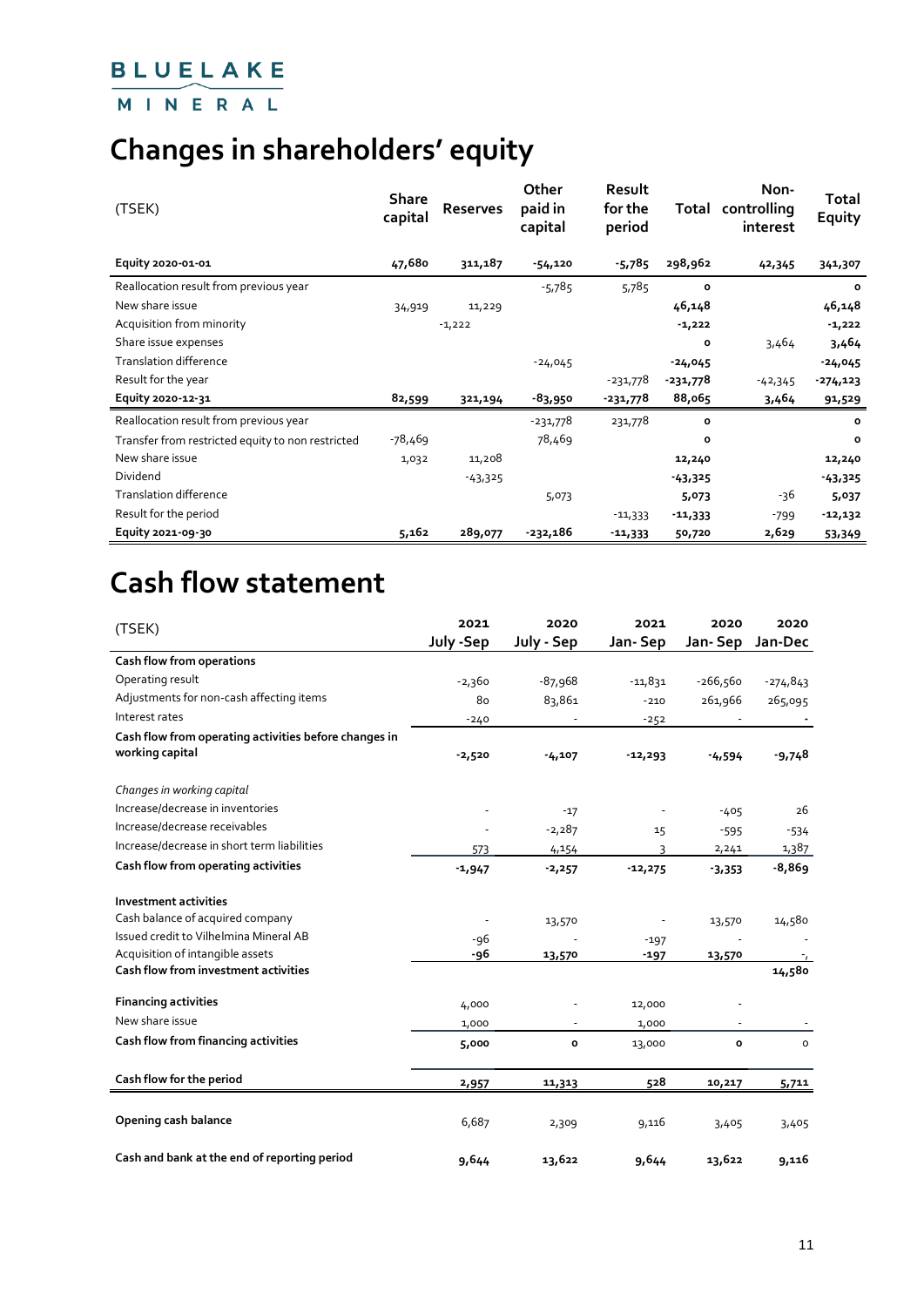MINERAL

# **Key ratios – Group**

|                                                   | Group        | Group          | Group        | Group                   | Group       |
|---------------------------------------------------|--------------|----------------|--------------|-------------------------|-------------|
|                                                   | 3 months     | 3 months       | 9 months     | 9 months                | 12 months   |
|                                                   | 2021-07-01   | 2021-07-01     | 2021-01-01   | 2020-01-01              | 2020 01 01  |
|                                                   | 2021-09-30   | 2021-09-30     | 2021-09-30   | 2021-09-30              | 2020-12-31  |
| <b>Margins</b>                                    |              |                |              |                         |             |
| Operating income, TSEK                            | $\circ$      | $\circ$        | $\circ$      | $\circ$                 | $\circ$     |
| Operating margin, %                               | neg          | neg            | neq          | neg                     | neg         |
| Profit margin, %                                  | neg          | neg            | neg          | neg                     | neg         |
|                                                   |              |                |              |                         |             |
| Profitability                                     |              |                |              |                         |             |
| Return on total capital, %                        | neg          | neg            | neg          | neg                     | neg         |
| Return on shareholders' equity, %                 | neg          | neg            | neg          | neg                     | neg         |
|                                                   |              |                |              |                         |             |
| Capital structure                                 |              |                |              |                         |             |
| Shareholder's equity, TSEK                        | 53349        | 95 154         | 53 3 4 9     | 95 154                  | 91,529      |
| Balance sheet total, TSEK                         | 65414        | 104 377        | 65414        | 104 377                 | 103,482     |
| Equity ratio, %                                   | 81,6%        | 91,2%          | 81,6%        | 91,2%                   | 88.4%       |
|                                                   |              |                |              |                         |             |
| Investments                                       |              |                |              |                         |             |
| Net investments in intangible fixed assets, TSEK  | 96           |                | 197          |                         |             |
|                                                   |              |                |              |                         |             |
| Personnel                                         |              |                |              |                         |             |
| Number of employees at the end of the period, pcs |              | $\overline{2}$ |              | $\overline{\mathbf{2}}$ | 1           |
|                                                   |              |                |              |                         |             |
| Per share data                                    |              |                |              |                         |             |
| Shares at the end of the period, pcs              | 51624677     | 825888438      | 51624677     | 825888438               | 476,800,590 |
| Average number of shares, pcs                     | 48833126     | 578 421 958    | 43866818     | 572 510 559             | 429,338,248 |
| Earnings per share, SEK                           | $-0,05$      | $-0,15$        | $-0,28$      | $-0,46$                 | $-0.006$    |
| Equity per share, SEK                             | 1,03         | 0,12           | 1,03         | 0,12                    | 0.71        |
| Share quota value / face value, SEK               | 0,1          | 0,1            | 0,1          | 0,1                     | 0.1         |
| Total share capital, SEK                          | 5 162 467,70 | 82588844       | 5 162 467,70 | 82588844                | 47,680,059  |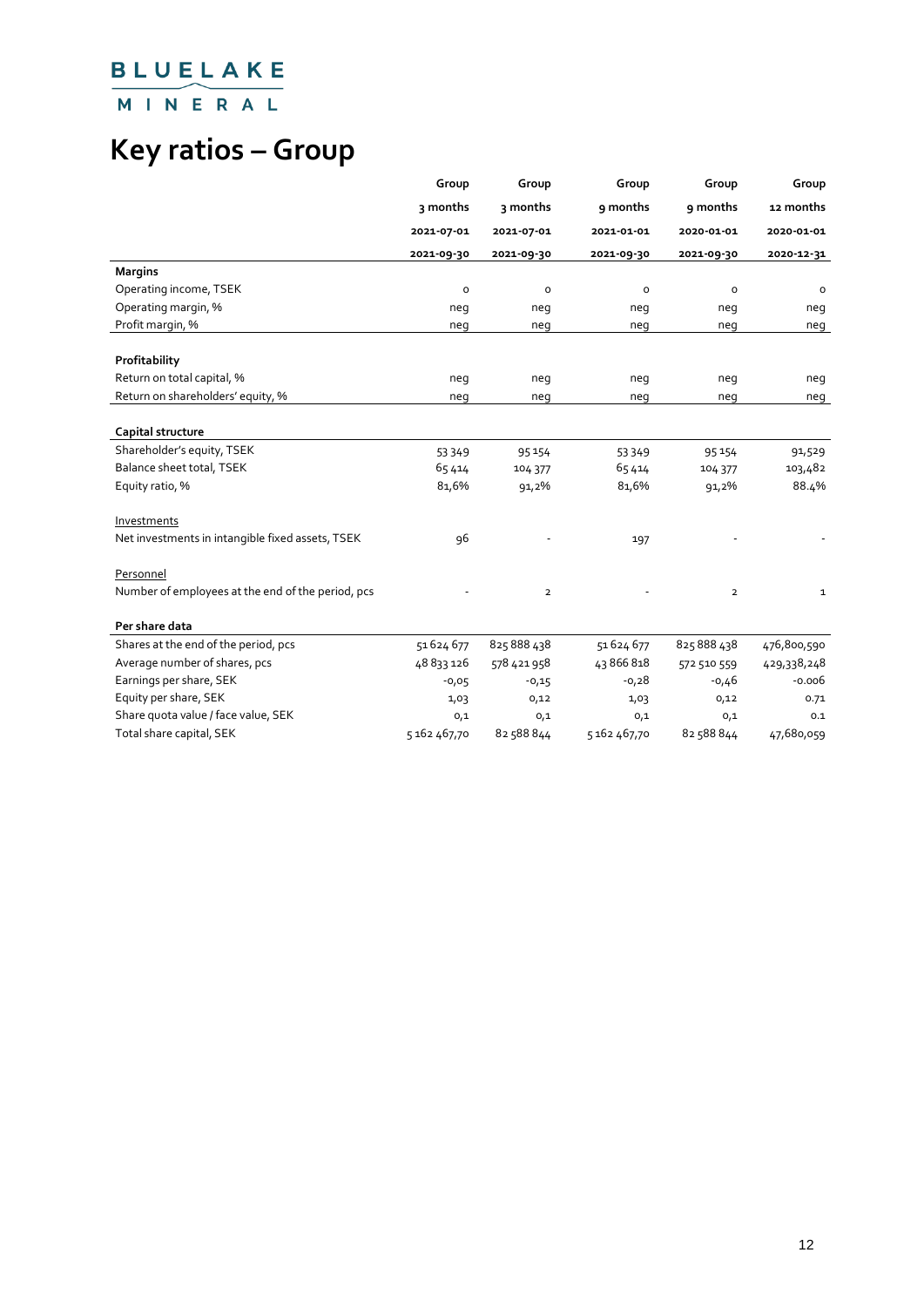MINERAL

# **Income statement - parent company**

| (TSEK)                                                                   | 2021<br>July - Sep | 2020<br>July - Sep       | 2021<br>Jan-Sep | 2020<br>Jan-Sep | 2020<br>Jan-Dec |
|--------------------------------------------------------------------------|--------------------|--------------------------|-----------------|-----------------|-----------------|
| Net revenue                                                              | 300                | 641                      | 1,475           | 1,260           | 1,710           |
| <b>Total income</b>                                                      | 300                | 641                      | 1,475           | 1,260           | 1,710           |
| <b>Operating expenses</b>                                                |                    |                          |                 |                 |                 |
| Other external expenses                                                  | $-915$             | -1,098                   | $-7,116$        | $-2,464$        | $-4,202$        |
| Personnel expenses                                                       | $-177$             | -336                     | -631            | $-1,059$        | -1,296          |
| Depreciation and amortization of tangible and intangible fixed<br>assets |                    | $-101,200$               |                 | $-224,342$      | $-224,400$      |
| Total operating expenses                                                 | $-793$             | $-101,993$               | $-6,273$        | $-226,604$      | $-228,188$      |
| <b>Results from financial items</b>                                      |                    |                          |                 |                 |                 |
| Foreign exchange differences                                             | $-1$               | 300                      | $-4$            | 715             | 714             |
| Interest rates and other financial items                                 | $-297$             | $\overline{\phantom{a}}$ | $-297$          |                 | 6               |
| Results after financial items                                            | -1,090             | $-101,693$               | $-6,573$        | -225,890        | $-227,467$      |
| Income tax                                                               |                    |                          |                 |                 |                 |
| <b>RESULTS FOR THE PERIOD</b>                                            | $-1,090$           | $-101,693$               | $-6,573$        | -225,890        | $-227,467$      |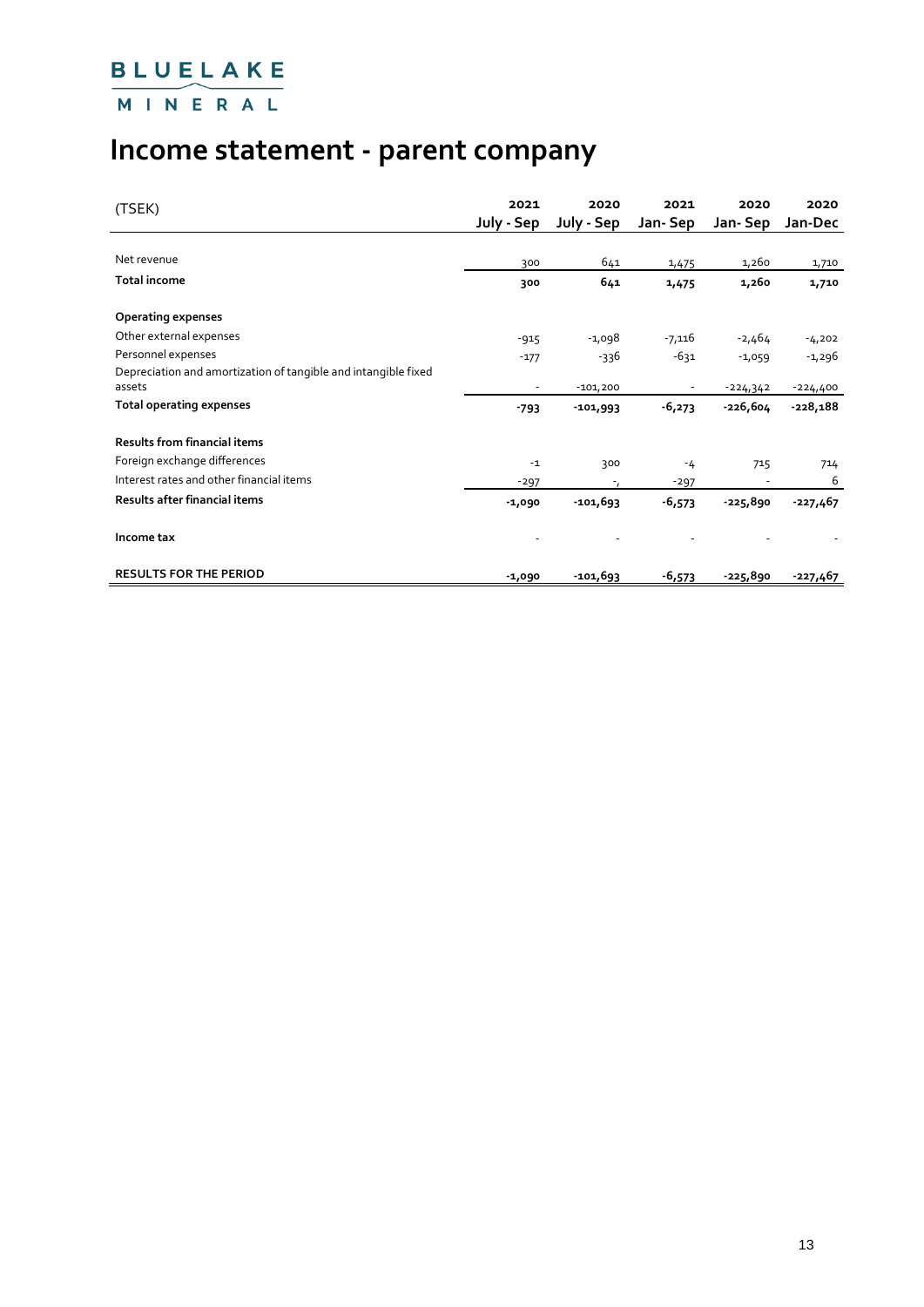MINERAL

# **Balance sheets - parent company**

| (TSEK)                                     | 2021-09-30             | 2020-09-30    | 2020-12-31          |
|--------------------------------------------|------------------------|---------------|---------------------|
|                                            |                        |               |                     |
| <b>ASSETS</b>                              |                        |               |                     |
| <b>Financial fixed assets</b>              |                        |               |                     |
| Shares in group companies                  | 51,389                 | 89,458        | 89,483              |
| Receivable from group companies            | 4,852                  | 6,803         | 4,987               |
| Shares in equity accounted companies       | 145                    | 499           | 499                 |
| Deposits                                   | 31                     | 46            | 46                  |
| <b>Total financial fixed assets</b>        | 56,417                 | 96,806        | 95,015              |
| <b>Total fixed assets</b>                  | 56,417                 | 96,806        | 95,015              |
| <b>Current assets</b>                      |                        |               |                     |
| Other receivables                          | 3                      | 69            | 175                 |
| Prepaid expenses and accrued income        | 224                    | 105           | 39                  |
| Total short-term receivables               | 226                    | 174           | 214                 |
| Cash and bank                              | 8,061                  | 10            | 68                  |
| <b>Total current assets</b>                | 8,287                  | 184           | 282                 |
| <b>TOTAL ASSETS</b>                        | 64,704                 | 96,990        |                     |
|                                            |                        |               | 95,297              |
| SHAREHOLDERS EQUITY AND LIABILITIES        |                        |               |                     |
| Equity                                     |                        |               |                     |
| Share capital                              | 5,162                  | 82,589        |                     |
| Reserves                                   |                        | 6,110         | 82,599<br>6,110     |
| Total restricted equity                    | 6,110                  | 88,699        | 88,709              |
| Non-restricted equity                      | 11,272                 |               |                     |
| Share premium reserve                      | 296,639                |               |                     |
| Retained earnings                          |                        | 321,214       | 321,194             |
| Result for the period                      | $-240,351$<br>$-6,573$ | -91,353       | -91,353<br>-227,467 |
| Total non-restricted equity                |                        | -225,890      |                     |
| <b>Total equity</b>                        | 49,715                 | 3,971         | 2,373               |
|                                            | 60,988                 | 92,670        | 91,082              |
| Long term liabilities                      |                        |               |                     |
| Loan to group company                      | 1/70                   | 3,579         | 3,356               |
| Total long-term liabilities                | 1,770                  | 3,579         | 3,356               |
| <b>Current liabilities</b>                 |                        |               |                     |
| Accounts payable                           |                        |               |                     |
| Other short-term liabilities               | 597                    | 331           | 124                 |
| Accrued expenses                           | 1,000                  |               |                     |
| <b>Total current liabilities</b>           | 350                    | 410           | 735                 |
|                                            | 1,947                  | 741           | 859                 |
| TOTAL SHAREHOLDERS' EQUITY AND LIABILITIES | 64,704                 | <u>96,990</u> | 95,297              |